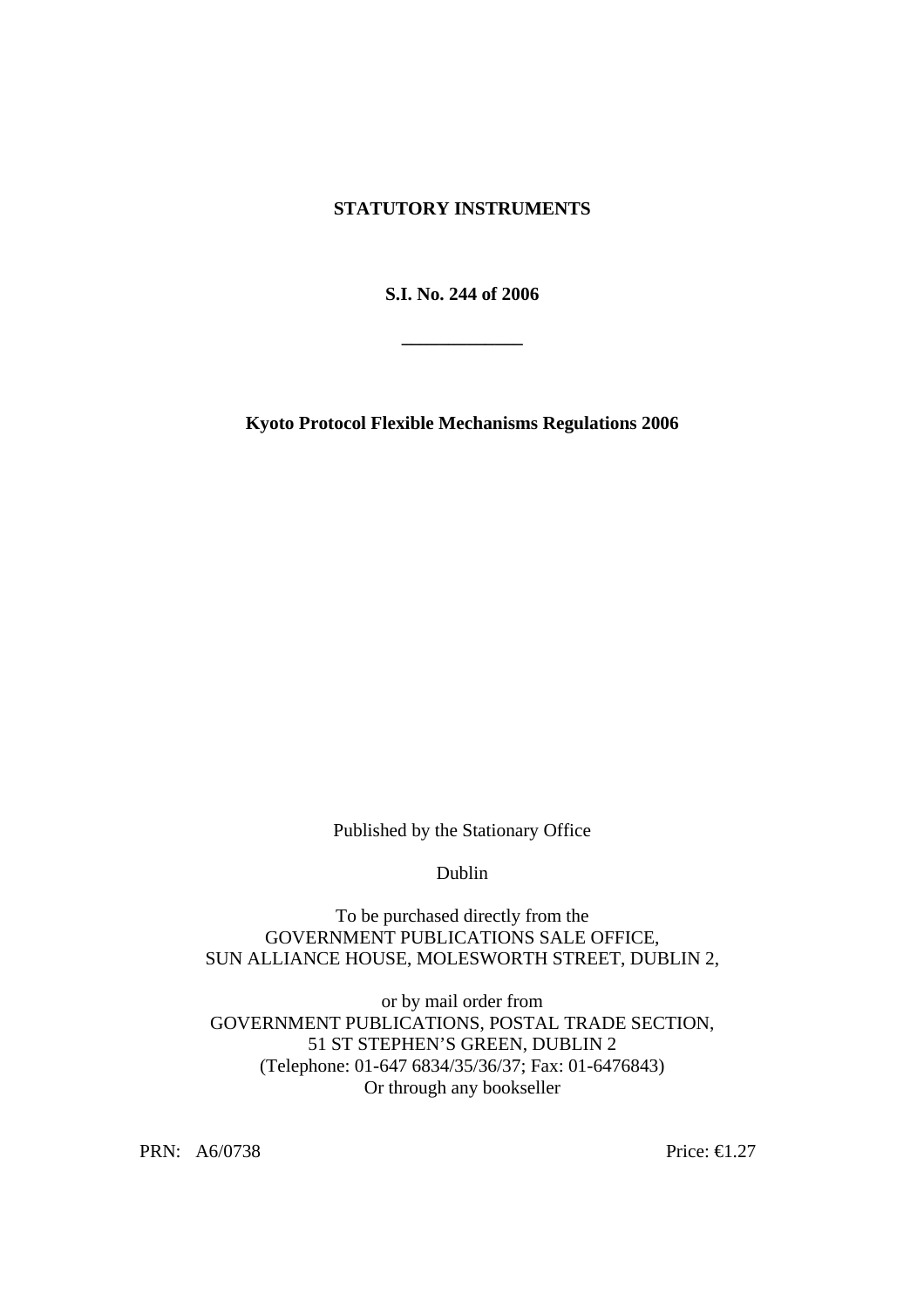# **S.I. No. 244 of 2006**

## **Kyoto Protocol Flexible Mechanisms Regulations 2006**

The Minister for the Environment, Heritage and Local Government, in exercise of the powers conferred on him by sections 6 and 53 of the Environmental Protection Agency Act 1992 (No. 7 of 1992), and for the purpose of designating the Environmental Protection Agency as the Irish Focal Point pursuant to Article 6, the national registry administrator pursuant to Article 7 and as the Irish National Authority pursuant to Article 12 of the Kyoto Protocol and the decisions adopted pursuant to the United Nations Framework Convention on Climate Change and the Kyoto Protocol, hereby makes the following Regulations:-

#### **Citation**

1. These Regulations may be cited as the Kyoto Protocol Flexible Mechanisms Regulations 2006.

#### **Commencement**

2. These Regulations shall come into operation on  $15<sup>th</sup>$  May 2006.

#### **Interpretation**

3. (1) In these Regulations, unless the context otherwise requires–

"the Act" means the Environmental Protection Agency Act 1992;

"the Agency" means the Environmental Protection Agency established under section 19 of the Act;

"Annex I Party" means a Party listed in Annex I to the United Nations Framework Convention on Climate Change that has ratified the Kyoto Protocol as specified in Article 1(7) of the Protocol;

"approval" means, in relation to a proposed project activity, the approval or authorisation, as appropriate, required under Article 6 or Article 12 of the Protocol;

"assigned amount unit" is a unit issued pursuant to Article 3 of the Kyoto Protocol and the decisions adopted pursuant to the Convention and the Protocol;

"certified emission reduction unit" means a unit issued pursuant to Article 12 of the Kyoto Protocol and the decisions adopted pursuant to the Convention or the Protocol;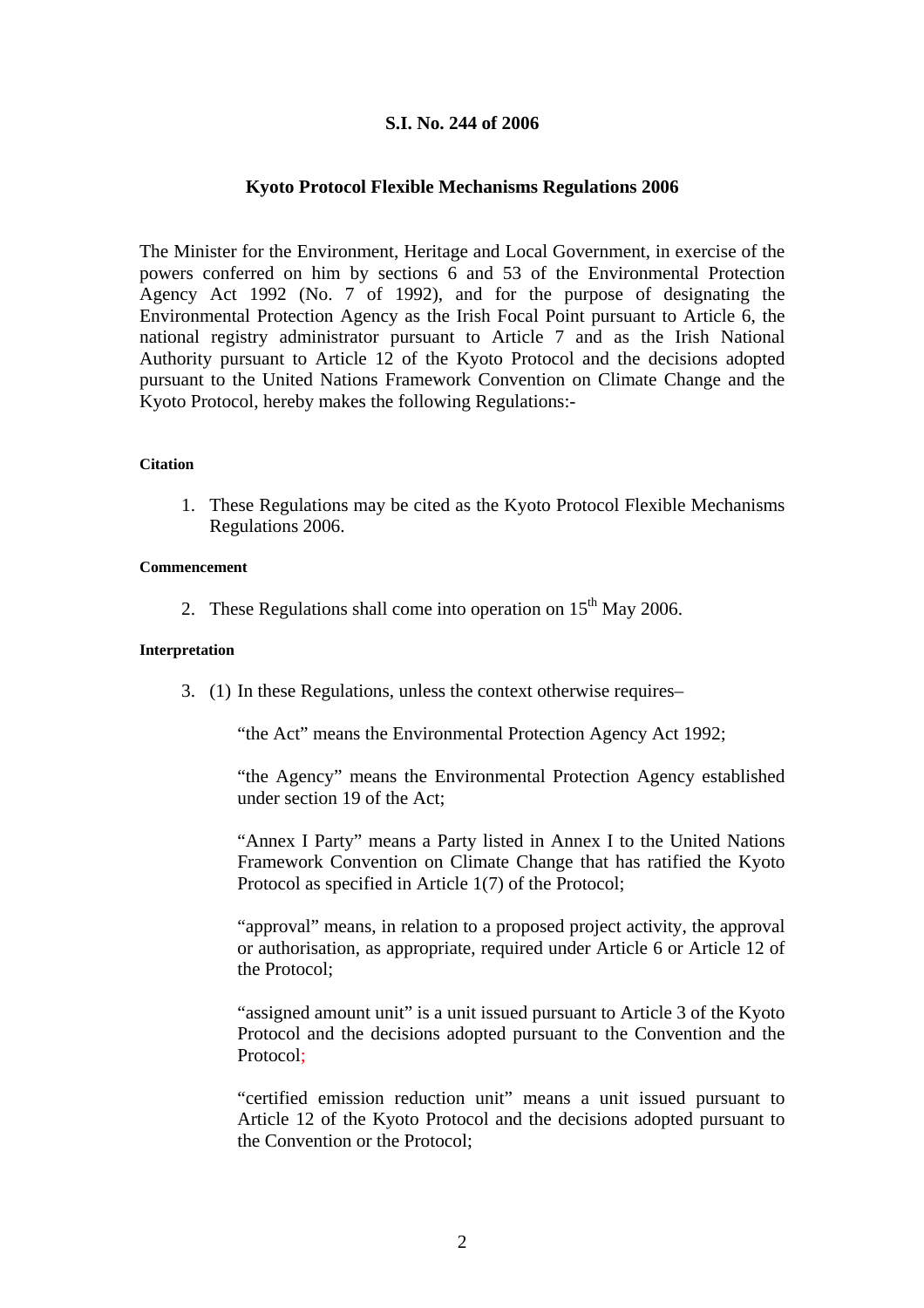"the Convention" means the 1992 United Nations Framework Convention on Climate Change

"the Directive" means Directive  $2003/87/EC<sup>1</sup>$  $2003/87/EC<sup>1</sup>$  $2003/87/EC<sup>1</sup>$  of the European Parliament and of the Council of 13<sup>th</sup> October 2003 establishing a scheme for greenhouse gas emission allowance trading within the Community and amending Council Directive  $96/61/EC^2$ , as amended by Directive  $2004/101/EC^3$  $2004/101/EC^3$  of the European Parliament and of the Council of 27<sup>th</sup> October 2004 in respect of the Kyoto Protocol's project mechanisms;

"emission reduction unit" means a unit issued pursuant to Article 6 of the Protocol and the decisions adopted pursuant to the Convention or the Protocol;

"host country" means a country which is a Party to the Kyoto Protocol and in which a project activity will take place;

"the Minister" means the Minister for the Environment, Heritage and Local Government;

"person" means any natural or legal person;

"project activity" means a project activity within the meaning of Article 6 or Article 12 of the Protocol and the decisions adopted pursuant to the Convention or the Protocol;

"the Protocol" means the 1997 Kyoto Protocol to the 1992 United Nations Framework Convention on Climate Change;

"the public" means one or more persons and associations, organisations or groups of persons; and

"removal unit" is a unit issued pursuant to Article 3 of the Kyoto Protocol and the decisions adopted pursuant to the Convention and the Protocol.

- (2) In these Regulations:-
	- (a) a reference to an article or sub-article which is not otherwise identified is a reference to an article or sub-article of these Regulations;
	- (b) a letter, word, phrase or symbol which has been assigned a meaning by the Directive, or is used in the Directive, has that meaning where the context requires except where otherwise indicated.

 $\overline{a}$ 

<span id="page-2-0"></span><sup>&</sup>lt;sup>1</sup> OJ L 275/32 of 25.10.2003<br><sup>2</sup> OJ L 257/26 of 10.10.1996<br><sup>3</sup> OJ L 338/18 of 13.11.2004

<span id="page-2-1"></span>

<span id="page-2-2"></span>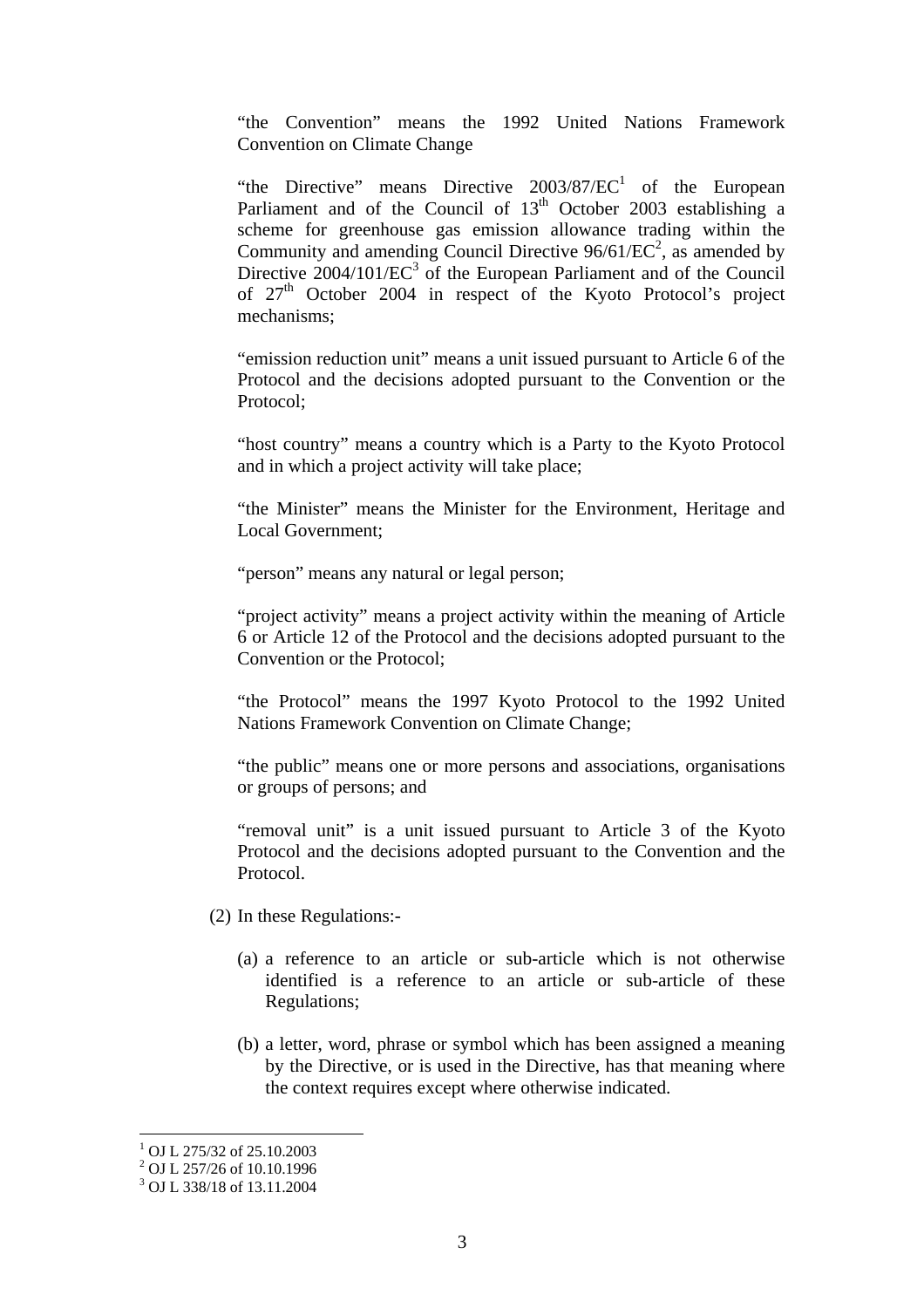(3) In these Regulations, a reference to an enactment shall be construed as a reference to that enactment as amended by a subsequent enactment, including these Regulations.

## **Objective and Scope**

- 4. These regulations provide for:-
	- (a) the designation of the Agency as Focal Point and National Authority for the purposes of Articles 6 and 12, respectively, of the Protocol and the decisions adopted pursuant to the Convention and the Protocol;
	- (b) the establishment of a registry, and designation of the Agency as national registry administrator, for the purposes of Article 7 of the Protocol and the decisions adopted pursuant to the Convention and the Protocol.

## **Exclusion**

5. These Regulations shall not apply to a proposed project activity to be carried out in Ireland.

## **Designation of Focal Point and National Authority and establishment of Registry**

6. (1) Subject to Article 5, the Agency is designated:-

(a) the Focal Point for the purposes of Article 6 of the Protocol and the decisions adopted pursuant to the Convention and the Protocol;

 (b) the National Authority for the purposes of Article 12 of the Protocol and the decisions adopted pursuant to the Convention and the Protocol.

(2) (a) The Agency shall establish and maintain a national registry to ensure the accurate accounting of the issuance, holding, transfer, acquisition, cancellation and retirement of emission reduction units, certified emissions reduction units, assigned amount units and removal units and the carry-over of emissions reduction units, certified emission reduction units and assigned amount units;

(b) the Agency is designated national registry administrator for the purposes of Article 7 of the Protocol and the decisions adopted pursuant to the Convention and the Protocol.

## **Approval of project activities**

7. (1) (a) Any person may apply to the Agency for approval in respect of a proposed project activity;

(b) Certified emission reduction units or emission reduction units arising from an application under sub-article (2) shall, in the first instance, be registered in the registry provided for in article 6(2)(a).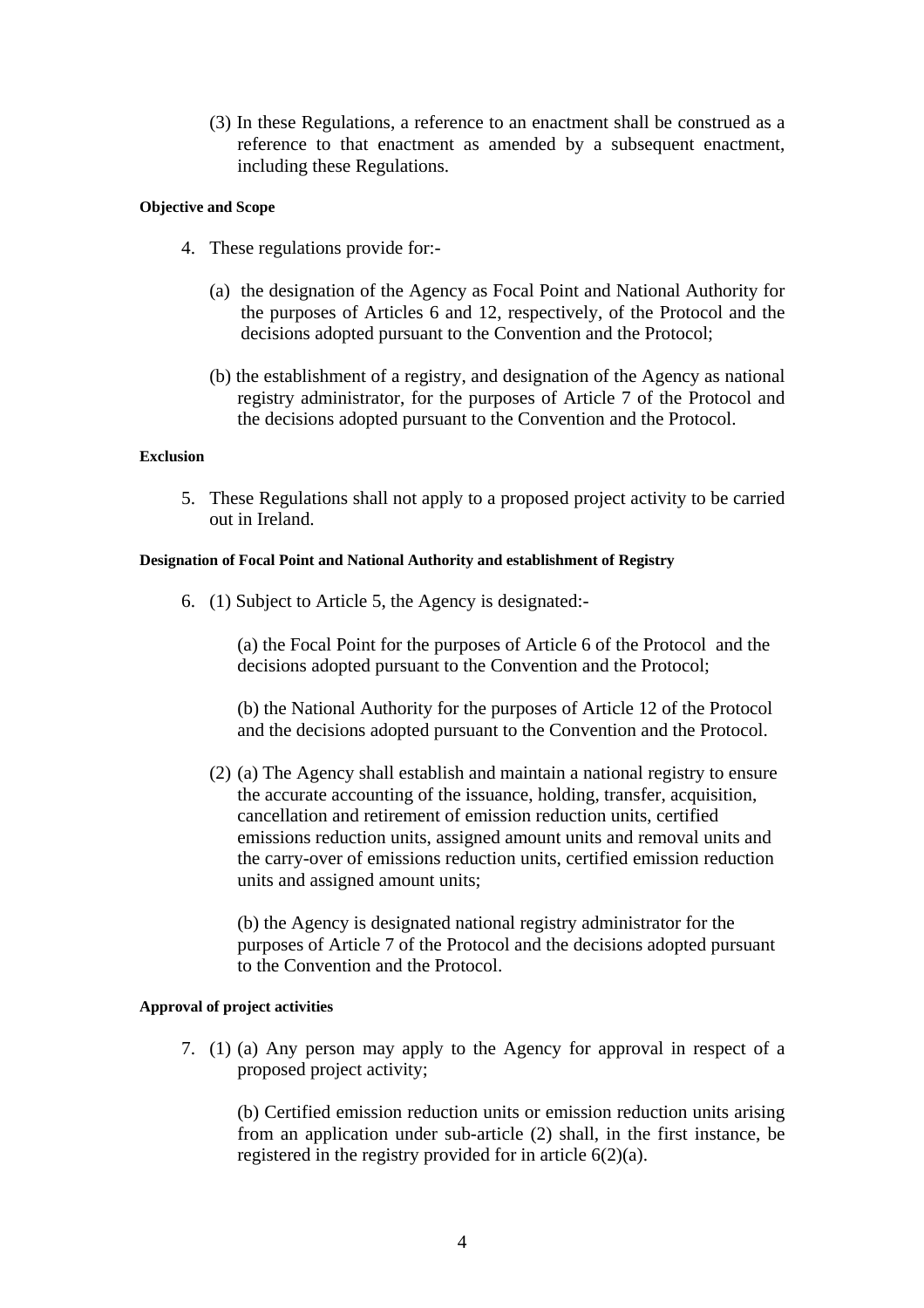- (2) (a) An application for approval in respect of a proposed project activity shall be made in such form and shall contain such information as the Agency may require.
	- (b) As a minimum, an application should contain:-
		- (i) a description of the proposed project activity, including a project design document;
		- (ii) a declaration signed by the applicant that participation by all parties to the project is voluntary and that the information supplied as part of the application is complete and accurate;
		- (iii) a letter of approval from the designated Focal Point or National Authority, as appropriate, for the host country.
- (3) An application under sub-article (2) shall be accompanied by the fee payable in accordance with Article 10.
- (4) As soon as practicable after receipt of an application in accordance with sub-articles (2) and (3), the Agency shall respond in writing to the applicant indicating either that:
	- (a) approval is granted, with or without conditions, or
	- (b) approval is refused and the reason for the refusal.
- (5) For the purposes of determining an application under sub-article (2), the Agency shall satisfy itself that:-

(a) in accordance with Article 11b(1) of the Directive, in respect of a project activity to be undertaken in a country which has signed a Treaty of Accession with the European Union, the baseline used for determining the emissions reductions from the project activity complies with all legislation of the European Union, subject only to any temporary derogations set out in that Treaty;

(b) participation in the proposed project activity is consistent with Ireland's obligations under Article 11b(5) of the Directive

(c) in accordance with Article 11b(6) of the Directive, relevant international criteria and guidelines will be respected during the development of hydroelectric power production project activities with a generating capacity exceeding 20MW.

(6) An application under sub-article (2) may be withdrawn at any time before it is determined.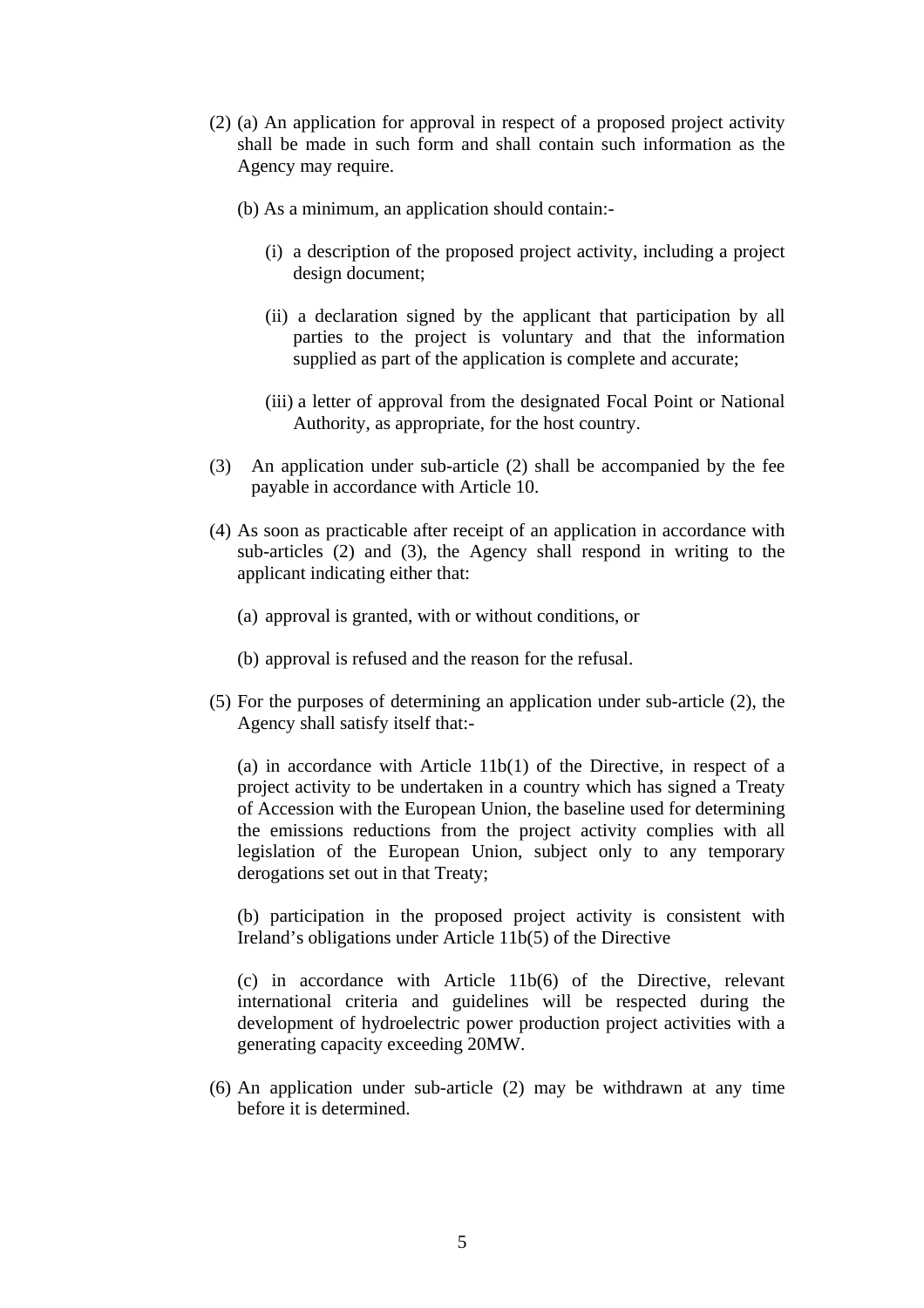(7) The Agency shall not issue an approval in respect of a proposed project activity where certified emissions reduction units or emission reduction units are generated from a nuclear facility.

#### **Power of the Agency to request further information**

- 8. (1) The Agency may, in the case of an application under Article 7(2), request the applicant to provide further information on the proposed project activity.
	- (2) A request for further information under sub-article (1) shall be made in writing, and shall state the reason for the request and the time within which the further information is to be provided.

#### **Access to information**

9. The Agency shall make available to the public, information on project activities that it has approved, in accordance with the provisions of the European Communities Act 1972 (Access to Information on the Environment) Regulations 1998 (S.I. No. 125 of 1998).

#### **Fees for letters of approval**

- 10. (1) Each application for approval under Article 7 shall be accompanied by a fee of  $\epsilon$  for every 100 certified emission reduction units or emissions reduction units anticipated to accrue from the proposed project activity, subject to a minimum fee of  $600$  and a maximum fee of  $6000$  per application.
	- (2) An application in respect of which the full fee has not been paid may, after giving notice in writing to the applicant and allowing a reasonable period for a response, be deemed invalid by the Agency and returned to the applicant together with any part of the fee paid.
	- (3) Where an application is withdrawn in accordance with article 7(6), the Agency may, at its discretion, refund all or part of the application fee.
	- (4) The Agency may require any information included in an application, or further information submitted pursuant to a request from the Agency, to be independently verified to enable it to properly assess the application. A requirement under this provision may include a requirement for verification to be provided by a person designated by the Agency and for the applicant to defray or contribute towards the cost of any such verification.
	- (5) Notwithstanding any other provision of these Regulations, the Agency shall have an absolute discretion to refund or waive all or any part of a the fee payable in respect of a particular application where it is satisfied that the payment in full of the fee would not be just and reasonable in the particular circumstances of the application or the proposed project activity.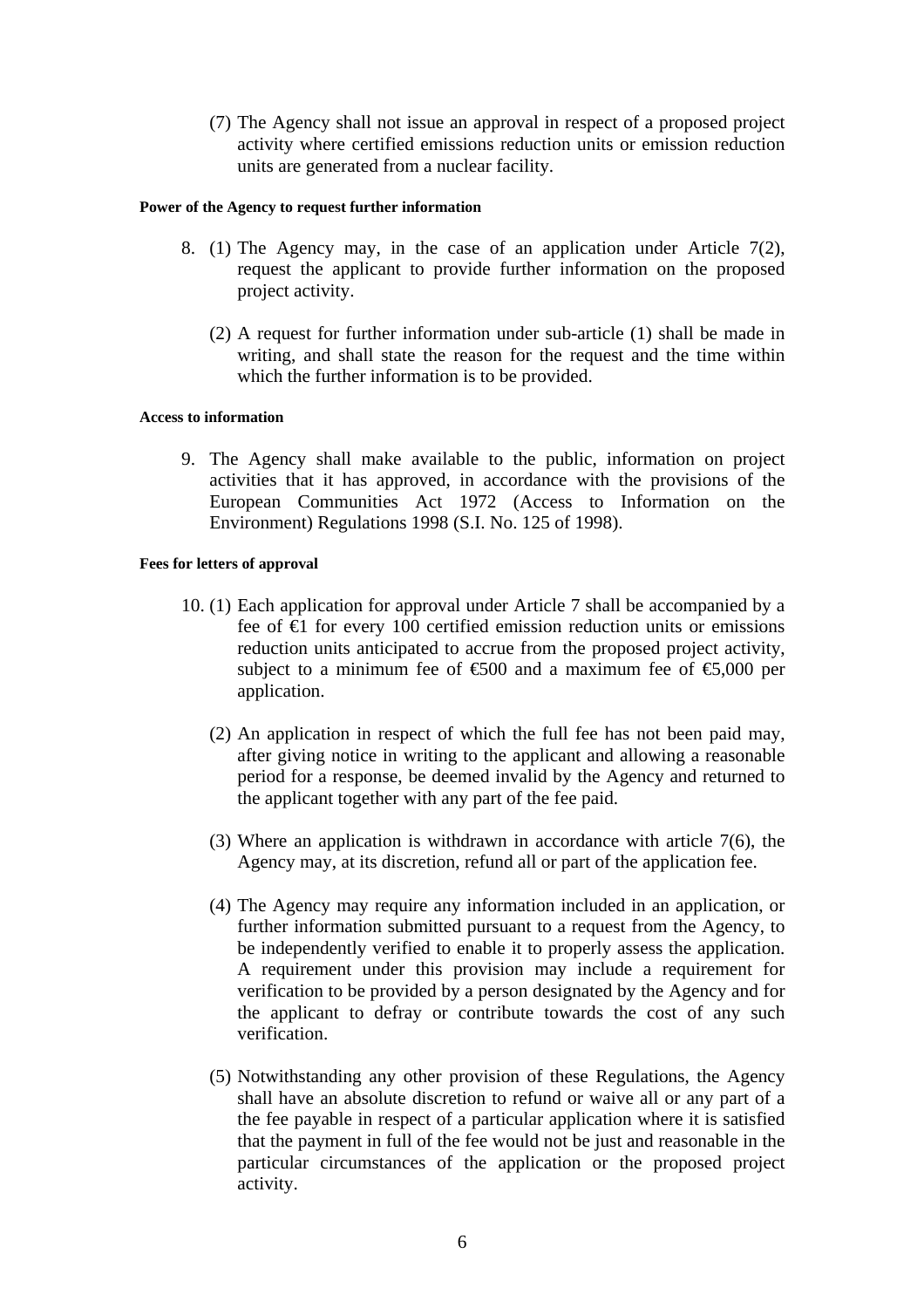Given under the Official Seal of the Minister for the Environment, Heritage and Local Government this 9<sup>th</sup> day of May 2006.



Dick Roche, T.D., Minister for the Environment, Heritage and Local Government.